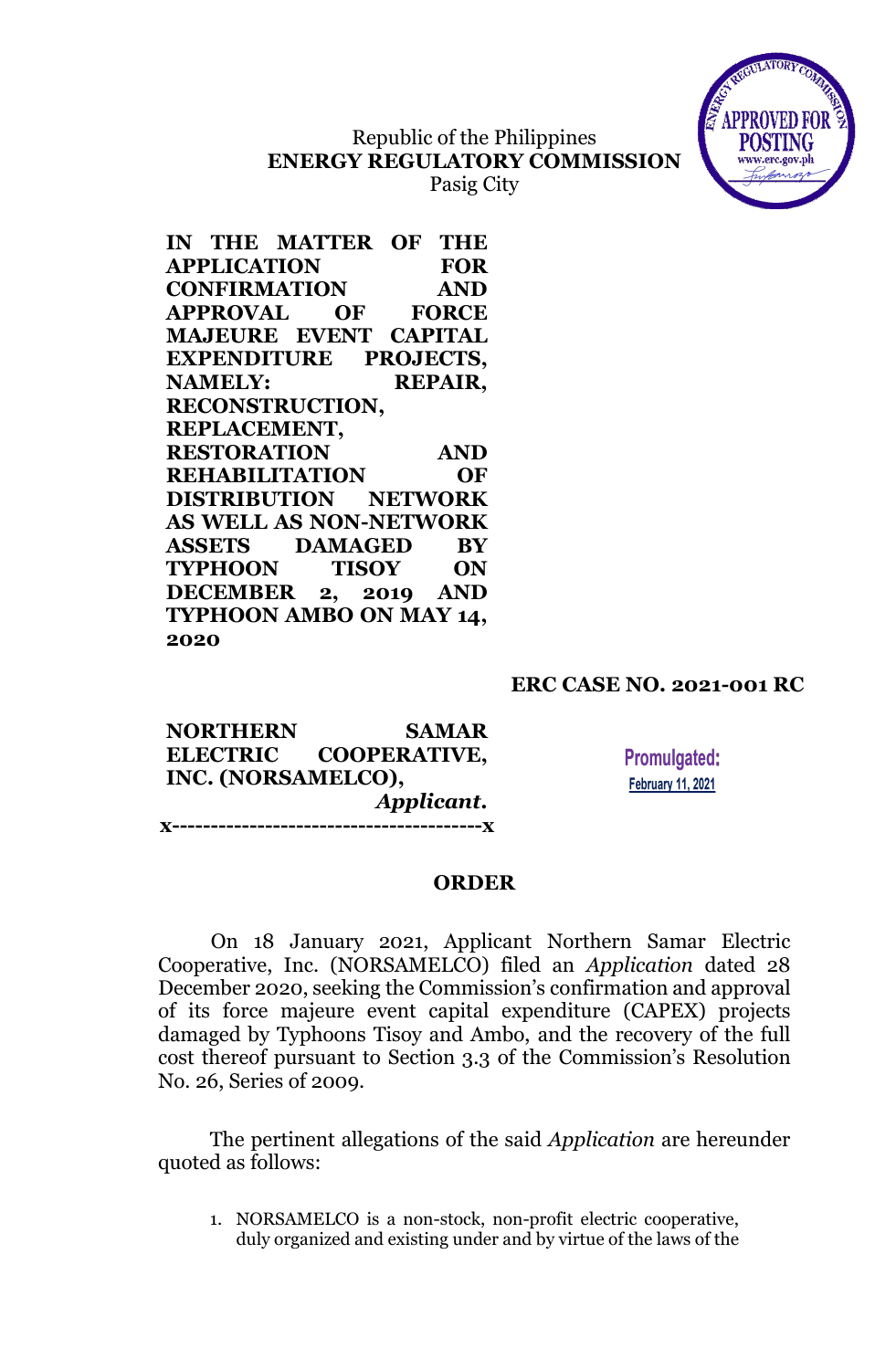Republic of the Philippines, with principal office at Brgy. Magsaysay, Bobon, Northern Samar;

2. It holds an exclusive franchise from the National Electrification Commission to operate an electric light and power distribution service in all the municipalities of the province of Northern Samar, namely: San Isidro, Victoria, Allen, Lavezares, Rosario, San Jose, Bobon, Lope de Vega, Mondragon, Catarman, San Vicente, Capul, San Antonio, Biri, San Roque, Pambujan, Silvino Lobos, Laoang, Catubig, Las Navas, Palapag, Mapanas, Gamay and Lapinig*.*

## **LEGAL BASIS FOR THE APPLICATION**

3. This application is being filed pursuant to Section 3.3 of ERC Resolution No. 26, Series of 2009, which provides that if a Force Majeure or Fortuitous Event, as the case may be, occurs, the regulated entity shall seek the ERC's confirmation of the implementation of capital expenditure projects arising from such event.

## **THE FORCE MAJEURE EVENTS**

## **A. TYPHOON TISOY**

- 4. Typhoon Kammuri, known in the Philippines as Typhoon Tisoy, was a powerful typhoon. In the 12th severe weather bulletin issued by PAGASA on December 02, 2019, it was reported that prior to its first landfall, the southern eye wall of Typhoon Tisoy brought violent winds and intense rainfall over the province of Northern Samar. Hours later, Tisoy made its first landfall near Gubat, Sorsogon with winds equivalent to a Category 4 hurricane;
- 5. In Northern Samar, winds were reported to reach up to 135 km/h (84 mph) with a total accumulated rainfall of 605.5 mm (23.8 inches) within the course of 24 hours on December 2. On December 4, 2019, the whole province was declared under a State of Calamity due to the massive destruction along with widespread flooding, damaged houses, landslides and weak communication signal. 224,171 individuals were affected by the typhoon, about 28,577 houses were damaged while an additional 3,774 were washed out by extreme flooding.

## **B. TYPHOON AMBO**

- 6. Tropical Depression Ambo with international name "Vongfong", battered parts of the northern Philippines with torrential rain and high winds as it made landfall across several areas in the region;
- 7. Based on the severe weather bulletin of PAGASA, as of 4:00 A.M. of May 14, 2020 Ambo was 230 kilometers east of Catarman, Northern Samar packing maximum sustained winds of 150 kilometers per hour and gustiness of up to 185 kilometers per hour, and moving west at the speed of 15 kilometers per hour. Ambo made landfall over the northern part of Northern Samar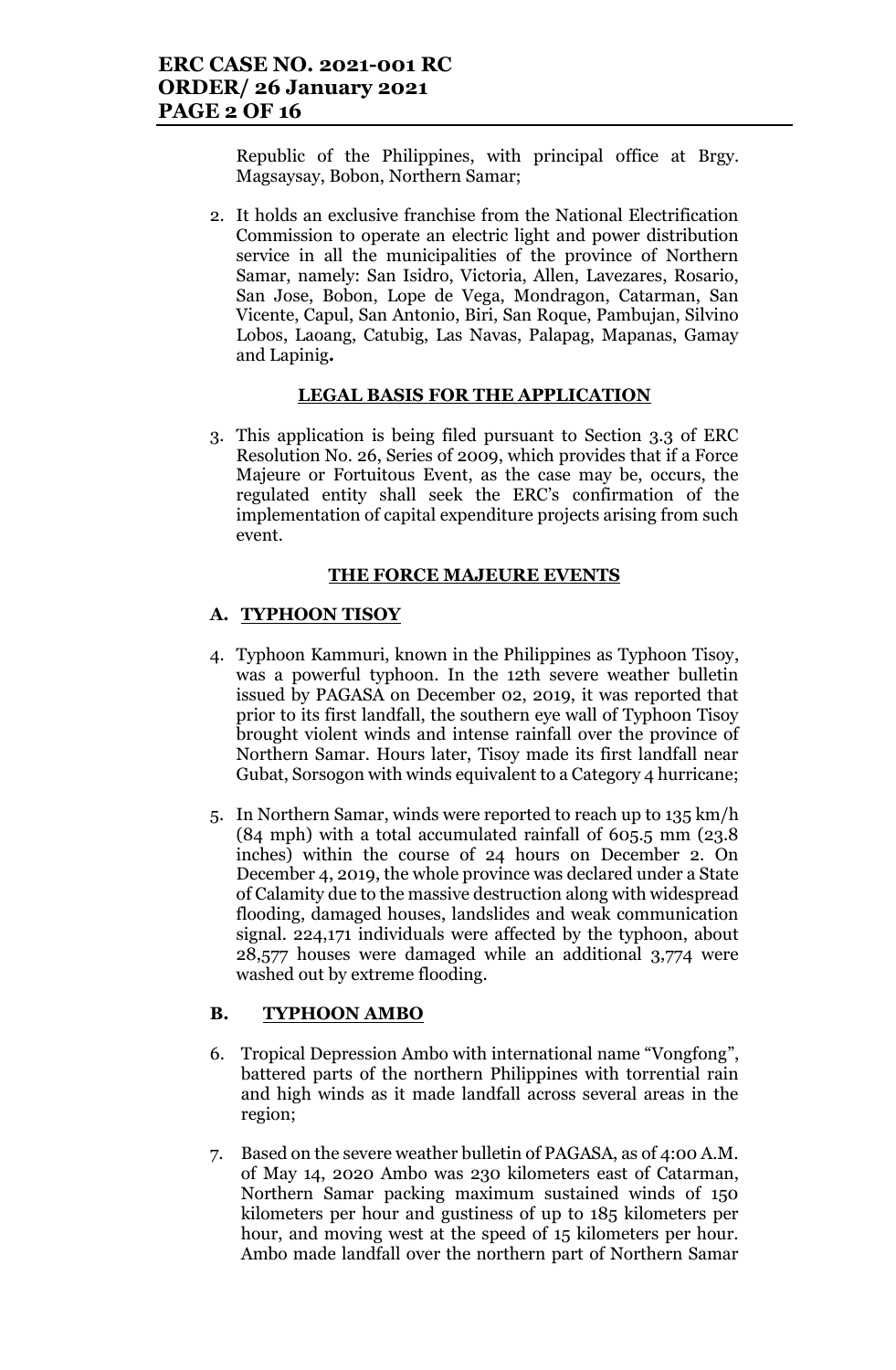on the same day, with violent winds and heavy to torrential rains of the eyewall region began affecting the whole Northern Samar and the northern portions of Samar and Eastern Samar. TCWS No. 3 (Winds of greater than 121 kph up to 170 kph) was experienced for at least of 18 hours or more;

- 8. The twenty-four towns of Northern Samar suffered power outages due to damaged power transmission lines. The hardesthit areas were the towns of Bobon, Laoang, Lope de Vega, and Mondragon. The loss of power in the province was due to toppled and leaning structures along Palanas Cara-Catarman-Allen-Lao-ang 69kV line of the NGCP.
- 9. Due to the damage brought by the onslaught of the typhoon, the whole province of Northern Samar was declared under a State of Calamity.

## **COMPLIANCE WITH NOTICE REQUIREMENTS**

- 10.In compliance with Section 3.3 of ERC Resolution No. 26, Series of 2009, on February 28, 2020, NORSAMELCO submitted to the Honorable Commission a Notice of Force Majeure Event pertaining to the damages sustained from the onslaught of Typhoon Tisoy;
- 11. Foregoing Resolution further requires that the corresponding Force Majeure Event CAPEX Application should be filed within thirty (30) days from submission of the Notice. However, due to the national government's declaration placing the entire country under Community Quarantines several times due to the COVID-19 crisis that has plagued the world, the Honorable Commission issued advisories extending the submission of all compliances and applications until sixty (60) days from April 30, 2020;
- 12. Unfortunately, while the rehabilitation activities were on-going, NORSAMELCO's franchise area was again hit by another strong typhoon on May 14, 2020, Typhoon Ambo. Some of the distribution lines and facilities undergoing rehabilitation from Typhoon Tisoy were again destroyed by Typhoon Ambo. As a result of the double damage sustained by the same assets, NORSAMELCO could not determine the exact cost of restoration and rehabilitation of the damages of Typhoon Tisoy hence, the cooperative could not finalize its force majeure event CAPEX application within the given timeline.
- 13. As NORSAMELCO was likewise in the process of assessing the damages caused by Typhoon Ambo, on June 22, 2020, it submitted a letter to the Honorable Commission appealing for more time to file the application relative to Typhoon Tisoy and further, in view of the close proximity of the occurrences of Typhoons Tisoy and Ambo and their common destruction to its assets, it likewise sought permission to file a joint Force Majeure Event CAPEX Application pertaining to the two typhoons.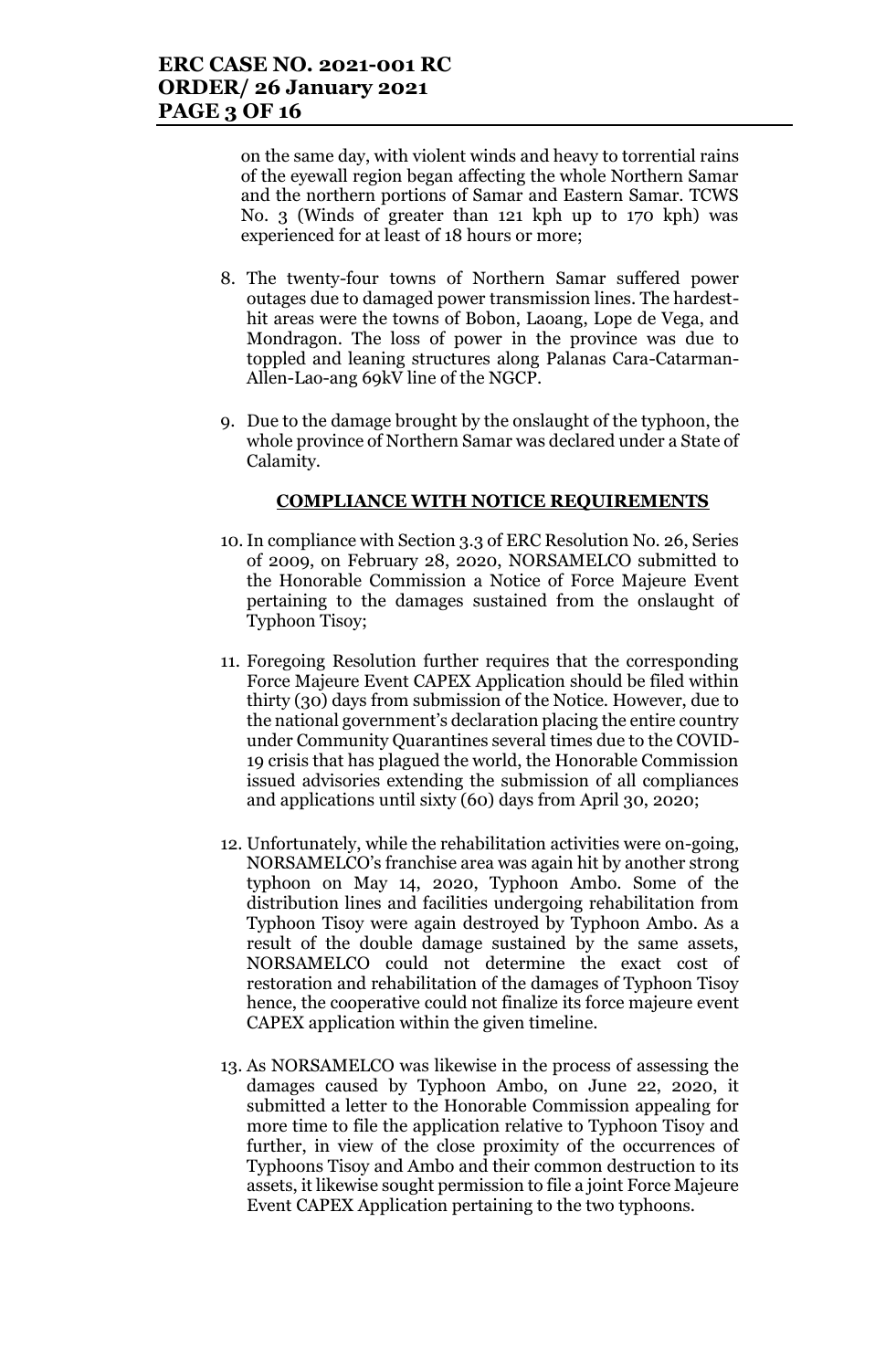## **ERC CASE NO. 2021-001 RC ORDER/ 26 January 2021 PAGE 4 OF 16**

14. In the meantime, the cooperative submitted to the Honorable Commission's Regulatory Operations Service-Standards Division (ROS-SD) its supporting data for the application for its review. On December 2, 2020, the cooperative received a clearance from the ROS-SD permitting the filing of a joint application. Hence, on 17 December 2020, the cooperative submitted to the Honorable Commission its updated Notice of Force Majeure Event pertaining to Typhoons Tisoy and Ambo.

#### **DESCRIPTION OF THE PROJECTS**

15. The Force Majeure Capital Expenditure Projects subject of the instant application consist of the repair, reconstruction, replacement, restoration and rehabilitation of the distribution lines, transformers, kWh meters, as well as non-network assets damaged by Typhoon Tisoy on December 2, 2019 and Typhoon Ambo on May 14, 2020.

#### **PROJECT COST**

16. The total cost for the repair, reconstruction, replacement, restoration and rehabilitation of the damages sustained from Typhoon Tisoy and Typhoon Ambo is in the amount of One Hundred Thirty Eight Million Nine Hundred Ninety Three Thousand Five Hundred Fifty Three and 10/100 (PhP138,993,553.10) as shown in the table below.

| Project<br><b>Type</b>            | <b>Project Description</b>                                                                                                 | Amount (PhP)   |
|-----------------------------------|----------------------------------------------------------------------------------------------------------------------------|----------------|
|                                   | <b>Typhoon Tisoy</b>                                                                                                       |                |
| <b>Network</b><br>Project         | Emergency restoration<br>- of<br>distribution<br>lines<br>and<br>replacement damaged<br>of<br>kilowatt-hour meters         | 95,608,507.49  |
| Non-<br><b>Network</b><br>Project | Emergency restoration of the<br>main<br>office<br>building,<br>warehouse and motorpool and<br>replacement of ICT equipment | 5,638,086.0000 |
| Total                             |                                                                                                                            | 101,246,593.49 |
|                                   | <b>Typhoon Ambo</b>                                                                                                        |                |
| <b>Network</b><br>Project         | Emergency restoration and<br>rehabilitation of distribution<br>lines and replacement of<br>damaged kilowatt-hour meters    | 37,069,752.61  |
| Non-<br><b>Network</b><br>Project | Emergency restoration of the<br>main office<br>building,<br>warehouse and motorpool                                        | 677,207.00     |
| Total                             |                                                                                                                            | 37,746,959.61  |
|                                   | Grand Total (Typhoons Tisoy and Ambo)                                                                                      | 138,993,553.10 |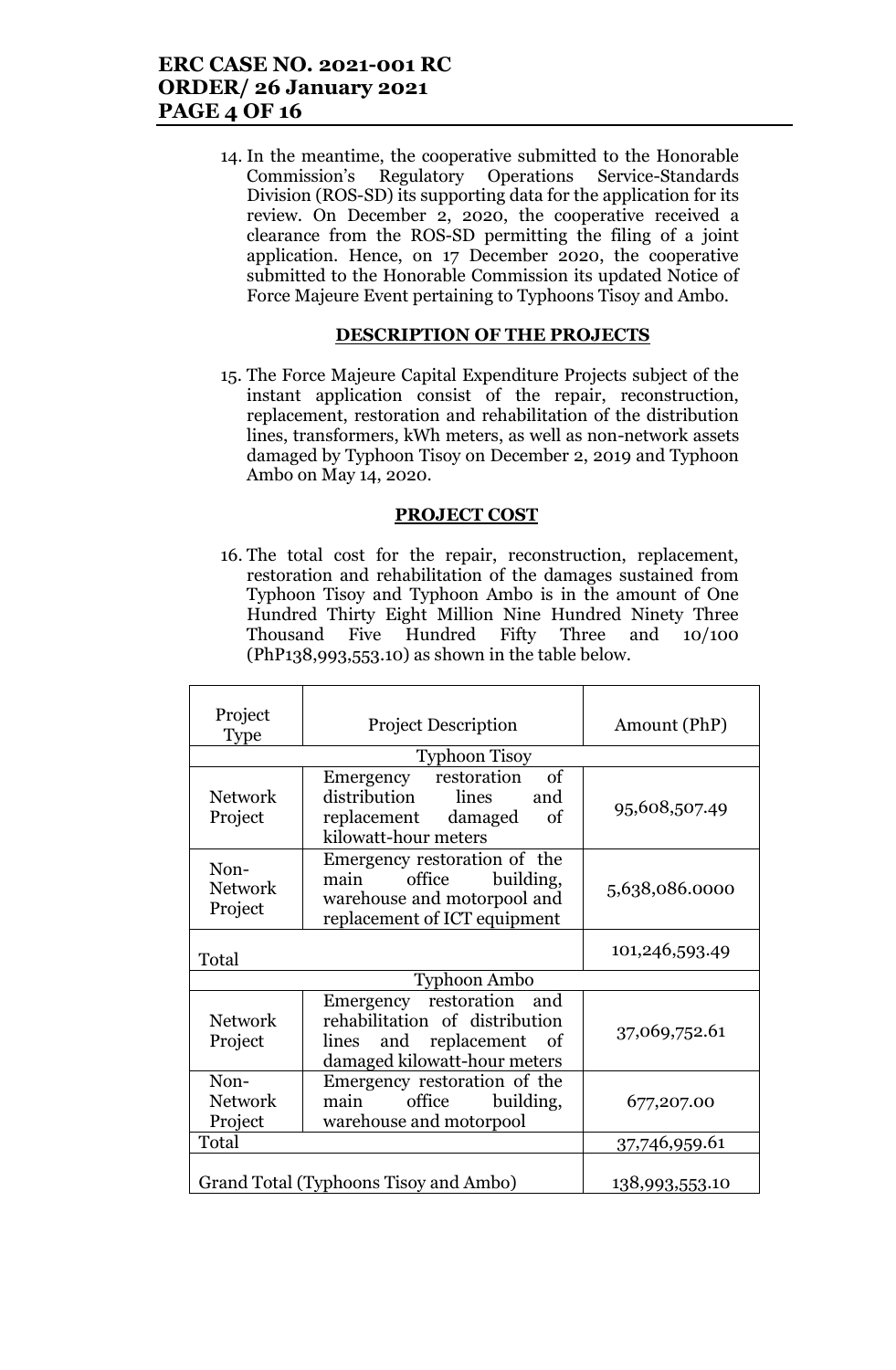#### **PROJECT SCHEDULES**

## **A. TYPHOON TISOY**

- 17. The National Grid Corp. of the Phils. (NGCP) transmission lines to Northern Samar suffered damages from the typhoon, putting the entire coverage area of NORSAMELCO in total blackout starting December 02, 2019. The cooperative started restoring power lines immediately after the typhoon left, starting with clearing of obstructions along the national highway where primary distribution lines are situated.
- 18. Through the assistance of Region 8 Task Force Kapatid, distribution lines were reconstructed and power was gradually restored by December 08, 2019 and all sitios were energized by February 2020. Only the consumers whose houses were not considered safe for reconnection were not energized.
- 19. However, although sitios have been energized, NORSAMELCO has yet to continue rebuilding its distribution lines considering that certain parts of the distribution system were energized only temporarily in order to restore power immediately. To replace temporarily solved distribution lines, the cooperative needs additional budget for the "build back better" program to ensure more resilient distribution lines, considering NORSAMELCO's locaation (sic) is in a typhoon prone area.

## **B. TYPHOON AMBO**

- 20.NORSAMELCO was disconnected from the NGCP Calbayog Switching Station due to the onslaught of Typhoon Ambo and all its substations were energized only after two days. Considering the extent of the damage, it took two weeks to completely energize the twenty-four municipalities of Northern Samar. Restoration of lines was fast tracked with the help of Region 8 Task Force Kapatid consisting of linemen and equipment provided by electric Cooperatives within Eastern Visayas Region such as LEYECO II, LEYECO III, DORELCO, LEYECO V, SAMELCO I and SAMELCO II.
- 21. While the municipality centers were energized, energization of barangays under lateral lines were completed only by July 5, 2020 due to the fact that houses which were damaged but were not immediately rebuilt were not allowed to be connected to prevent electrocution and other injuries caused by faulty wirings.

## **JUSTIFICATIONS AND BENEFITS TO BE DELIVERED BY THE PROJECTS**

22.The projects were pursued by NORSAMELCO in order to restore power in the entire coverage area and enable the delivery of continuous, reliable, safe and efficient service to its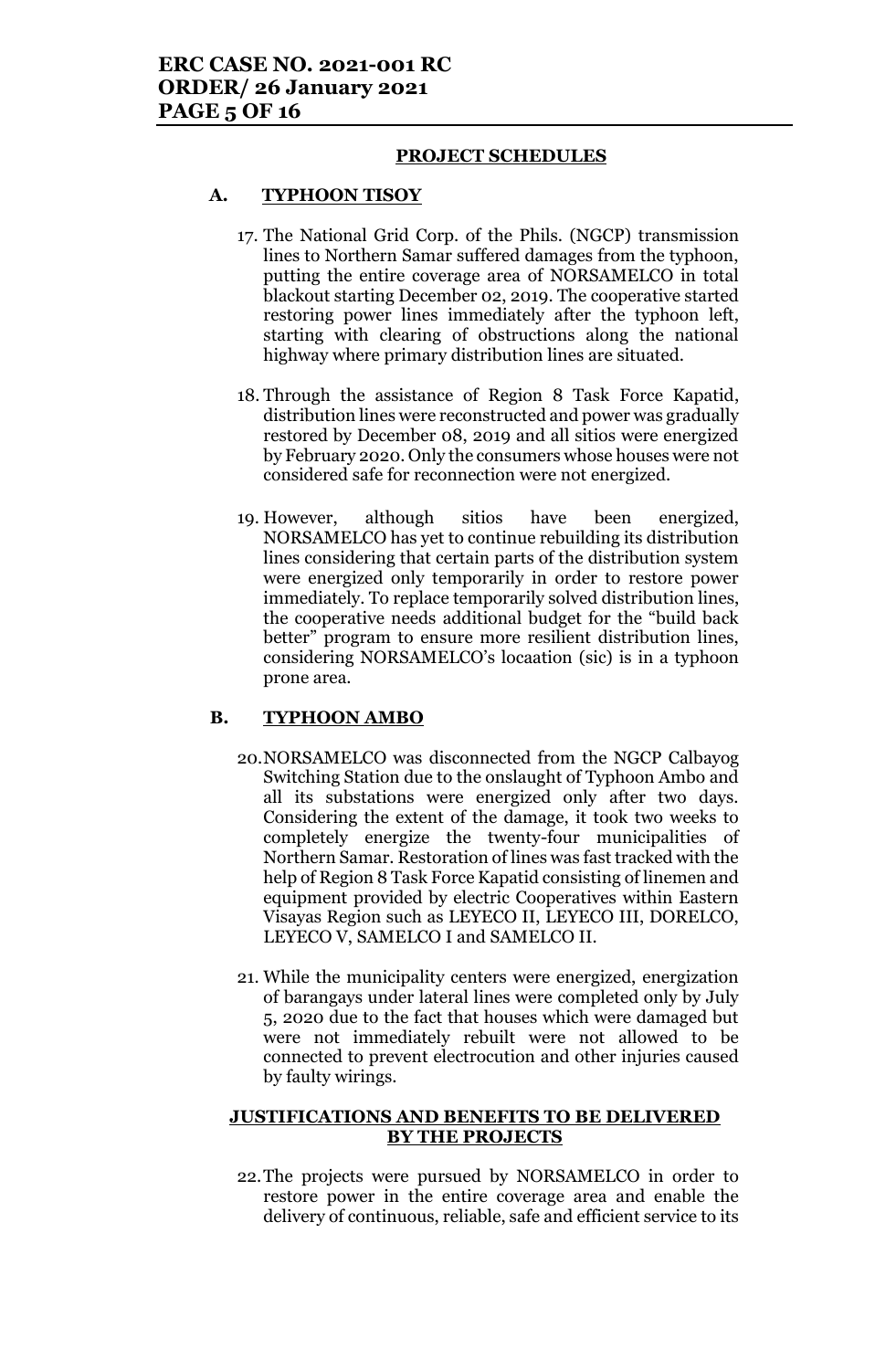consumers. It was also intended to restore the safety and protection of the cooperative's entire distribution system;

23.The mandate and mission of NORSAMELCO being the sole supplier of electricity in the whole province of Northern Samar to electrify all corners of the province, is indispensable. Its justification is obligatory and immediate considering its necessity to the power-consuming public. The repair, reconstruction, restoration and rehabilitation of the damaged electric power infrastructure outline the existence of the distribution utilities being the shippers of electricity necessary to improve the lives of people in the community.

#### **PROJECT FINANCING PLAN**

- 24.For Typhoon Tisoy, the project cost is in the amount of PhP101,246,593.49. Out of this cost, the National Electrification Administration (NEA) extended a calamity loan in the amount of PhP20,505,984.01. Subsequently, a portion of the calamity loan in the amount of PhP14,085,019.80 was converted into a subsidy, while the remainder of PhP6,420,964.21 remains as calamity loan at 3.25% interest per annum payable in 10 years. The remaining project cost of PhP80,740,609.48 is due to suppliers of materials and overheads during the restoration and rehabilitation activities.
- 25.For Typhoon Ambo, the project cost is in the amount of PhP37,746,959.61. For the restoration activities, NORSAMELCO obtained materials from suppliers. It has a pending appeal to obtain a calamity subsidy from the government to pay off said suppliers.
- 26.Obligations to suppliers are being paid on monthly installments from the cooperative's collections of Reinvestment Fund for Sustainable Capital Expenditure (RFSC) as well as from its general funds. As of December 2020, the outstanding obligation amounts to PhP34,454,312.34.

#### **INDICATIVE RATE IMPACT**

27. The impact on the RFSC pertaining to the combined actual inventory of damage caused by Typhoon Tisoy and Typhoon Ambo will cause an increase in the existing RFSC rate of P0.4004/kWh from years 2020 to 2023. It is estimated that in 2020 there will an increase of P1.0663/kWh; in 2021, an increase of P0.7779/kWh; in 2022, an increase of P0.5010/kWh; and in 2023, an increase of P0.2342/kWh. It is calculated that from 2024 and onwards, there will be no increase in the RFSC. The table below illustrates the impact on the RFSC pertaining to the instant application.

|                      | 2020        | 2021        | 2022        | 2023        | 2024        | 2025        | 2026        | 2027        |
|----------------------|-------------|-------------|-------------|-------------|-------------|-------------|-------------|-------------|
| <b>Actual Energy</b> |             |             |             |             |             |             |             |             |
| Sales, KWh           | 107,158,721 | 115.112.751 | 123.155.616 | 131.220.115 | 139.260.721 | 147.246.458 | 155.156.296 | 162,976,114 |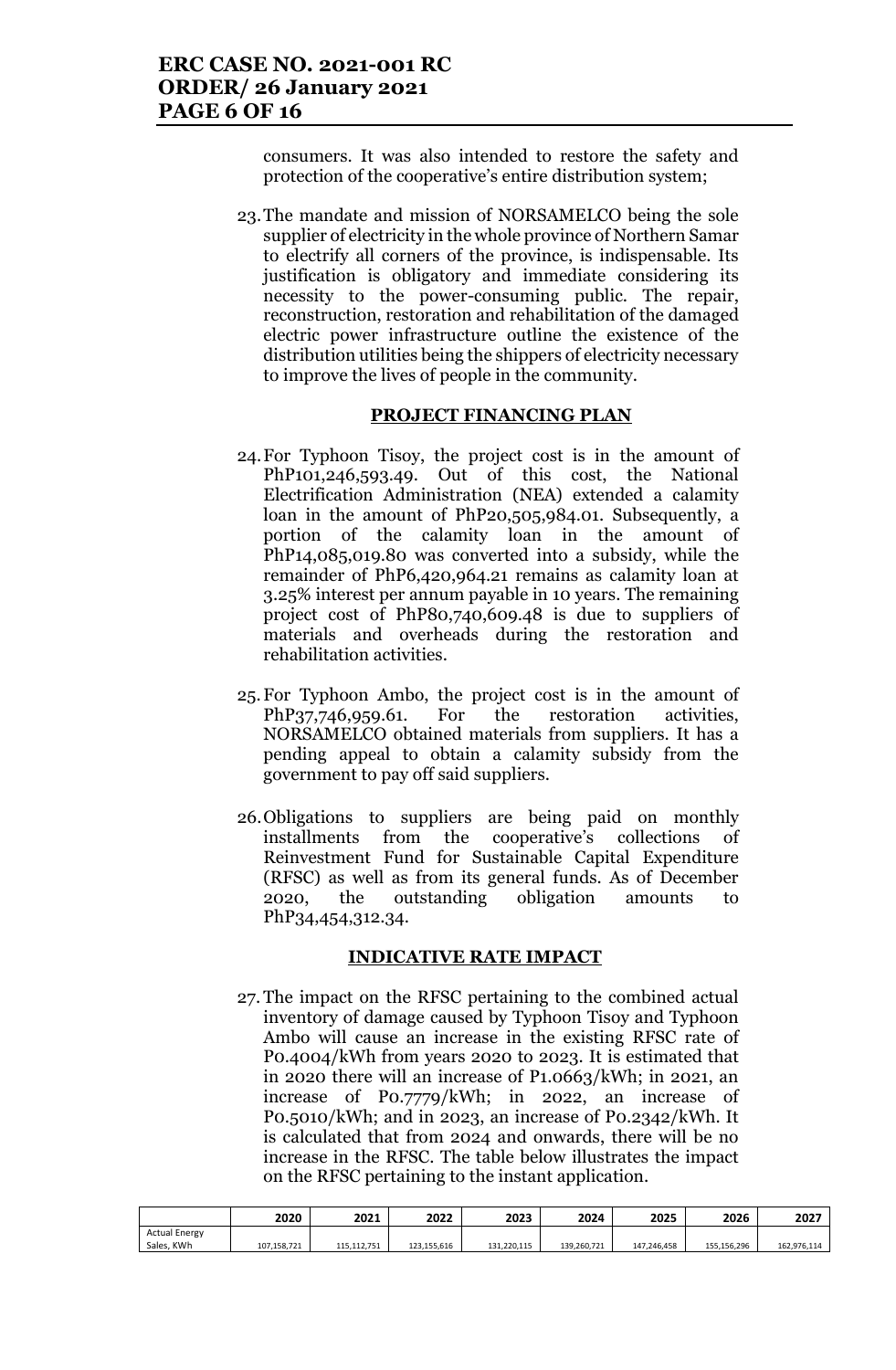## **ERC CASE NO. 2021-001 RC ORDER/ 26 January 2021 PAGE 7 OF 16**

| Existing<br>RFSC, P/KWh                | 0.4004             | 0.4004             | 0.4004            | 0.4004            | 0.4004          | 0.4004        | 0.4004         | 0.4004         |
|----------------------------------------|--------------------|--------------------|-------------------|-------------------|-----------------|---------------|----------------|----------------|
| <b>Beginning RFSC</b><br>Balance       | (119, 136, 621.81) | (114, 266, 854.26) | (89, 546, 855.86) | (61, 703, 105.15) | (30,727,200.01) | 3,371,579.96  | 40,571,924.33  | 83,049,295.42  |
| <b>CASH INFLOWS</b>                    |                    |                    |                   |                   |                 |               |                |                |
| Current year<br><b>RFSC Collection</b> | 41,619,161.38      | 44,708,411.20      | 47,832,163.52     | 50,964,317.94     | 54,087,192.78   | 57,188,757.17 | 60,260,843.58  | 63,297,966.96  |
| 50% Income on                          |                    |                    |                   |                   |                 |               |                |                |
| leased properties                      | 711,468.34         | 711,468.34         | 711,468.34        | 711,468.34        | 711,468.34      | 711,468.34    | 711,468.34     | 711,468.34     |
| Gov't Subsidy-<br><b>Typhoon Tisoy</b> | 14,085,019.80      |                    |                   |                   |                 |               |                |                |
| Proposed loan                          |                    |                    |                   |                   |                 |               |                |                |
| proceeds from                          |                    |                    |                   |                   |                 |               |                |                |
| financial<br>institution for this      |                    |                    |                   |                   |                 |               |                |                |
| application                            |                    |                    |                   |                   |                 |               |                |                |
| <b>Typhoon Tisoy</b><br>and Ambo       |                    |                    |                   |                   |                 |               |                |                |
| Loan proceeds<br>from financial        |                    |                    |                   |                   |                 |               |                |                |
| institution from                       |                    |                    |                   |                   |                 |               |                |                |
| this application                       |                    |                    |                   |                   |                 |               |                |                |
| <b>Typhoon Tisoy</b>                   | 6,420,964.21       |                    |                   |                   |                 |               |                |                |
| Loan proceeds                          |                    |                    |                   |                   |                 |               |                |                |
| from financial                         |                    |                    |                   |                   |                 |               |                |                |
| institution from<br>pending CAPEX      |                    |                    |                   |                   |                 |               |                |                |
| applications                           |                    |                    |                   |                   |                 |               |                |                |
| <b>Typhoon Nona</b>                    |                    |                    |                   |                   |                 |               |                |                |
| <b>ERC Case#</b>                       |                    |                    |                   |                   |                 |               |                |                |
| <b>Total Cash Inflows</b>              | 62,836,613.73      | 45,419,879.54      | 48,543,631.86     | 51,675,786.28     | 54,798,661.12   | 57,900,225.51 | 60,972,311.92  | 64,009,435.30  |
| <b>AVAILABLE CASH</b>                  |                    |                    |                   |                   |                 |               |                |                |
| <b>FOR</b>                             |                    |                    |                   |                   |                 |               |                |                |
| DISBURSEMENT                           | (56, 300, 008.08)  | (68, 846, 974.71)  | (41,003,224.00)   | (10,027,318.87)   | 24,071,461.11   | 61,271,805.48 | 101,544,236.25 | 147,058,730.72 |
| CASH OUTFLOWS                          |                    |                    |                   |                   |                 |               |                |                |
| Proposed CAPEX                         |                    |                    |                   |                   |                 |               |                |                |
| requirement                            |                    |                    |                   |                   |                 |               |                |                |
| <b>Typhoon Tisoy</b>                   |                    |                    |                   |                   |                 |               |                |                |
| Typhoon Ambo                           | 37,746,959.61      |                    |                   |                   |                 |               |                |                |
| Proposed CAPEX                         |                    |                    |                   |                   |                 |               |                |                |
| requirement from<br>pending CAPEX      |                    |                    |                   |                   |                 |               |                |                |
| pplication (sic)                       |                    |                    |                   |                   |                 |               |                |                |
| Proposed annual                        |                    |                    |                   |                   |                 |               |                |                |
| Capex<br>Amortization                  |                    |                    |                   |                   |                 |               |                |                |
| from this CAPEX                        |                    |                    |                   |                   |                 |               |                |                |
| application                            |                    |                    |                   |                   |                 |               |                |                |
| Approved Annual<br>Capex               |                    |                    |                   |                   |                 |               |                |                |
| Amortization                           |                    |                    |                   |                   |                 |               |                |                |
| from this CAPEX                        |                    |                    |                   |                   |                 |               |                |                |
| application<br><b>Typhoon Tisoy</b>    |                    | 763,097            | 763,097           | 763,097           | 763,097         | 763,097       | 763,097        | 763,097        |
| Approved Annual                        |                    |                    |                   |                   |                 |               |                |                |
| Capex                                  |                    |                    |                   |                   |                 |               |                |                |
| Amortization<br>from pending           |                    |                    |                   |                   |                 |               |                |                |
| <b>CAPEX</b> application               |                    |                    |                   |                   |                 |               |                |                |
| Typhoon<br>Ruby<br><b>ERC Case#</b>    | 4,409,881          | 4,409,881          | 4,409,881         | 4,409,881         | 4,409,881       | 4,409,881     | 2,204,940      |                |
|                                        |                    |                    |                   |                   |                 |               |                |                |
| Typhoon Nona<br><b>ERC Case#</b>       | 15,526,904         | 15,526,904         | 15,526,904        | 15,526,904        | 15,526,904      | 15,526,904    | 15,526,904     | 5,694,583      |
| Other Fees                             |                    |                    |                   |                   |                 |               |                |                |
| Relative to Capex                      |                    |                    |                   |                   |                 |               |                |                |
| Application<br>Proposed ERC            |                    |                    |                   |                   |                 |               |                |                |
| permit fees from                       |                    |                    |                   |                   |                 |               |                |                |
| <b>Typhoon Tisoy</b>                   |                    |                    |                   |                   |                 |               |                |                |
| Typhoon Ambo                           | 283,102.20         |                    |                   |                   |                 |               |                |                |
|                                        |                    |                    |                   |                   |                 |               |                |                |
| <b>TOTAL CASH</b>                      |                    |                    |                   |                   |                 |               |                |                |
| <b>OUTFLOWS</b>                        | 57,966,846.18      | 20,699,881.14      | 20,699,881.14     | 20,699,881.14     | 20,699,881.14   | 20,699,881.14 | 18,494,940.84  | 6,457,679.43   |
| <b>CASH BALANCE</b>                    |                    |                    |                   |                   |                 |               |                |                |
| ENDING, PHp.                           |                    |                    |                   |                   |                 |               |                |                |
| Excess/(Shortfall)                     | (114, 266, 854.26) | (89, 546, 855.86)  | (61, 703, 105.15) | (30,727,200.01)   | 3,371,579.96    | 40,571,924.33 | 83,049,295.42  | 140,601,051.29 |
|                                        |                    |                    |                   |                   |                 |               |                |                |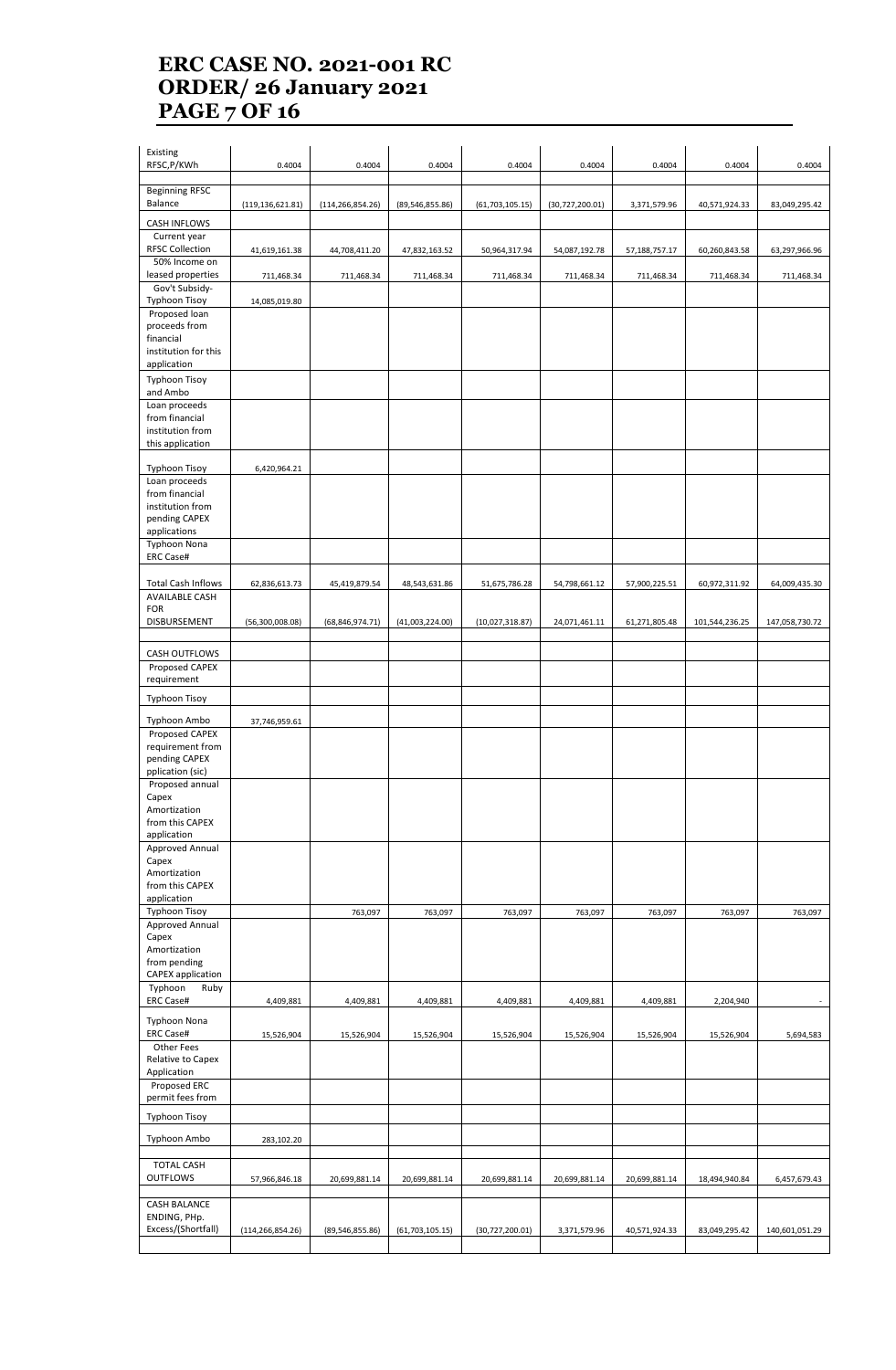| (0.5010)<br>(0.2342)<br>.0663<br>0.5353<br>7770<br>0.0242<br>0.2755<br>(٥.<br><b>RFSC P/KWh</b><br>73 | <b>RATE IMPACT ON</b> |  |  |  |  |  |  |  | 0.8627 |
|-------------------------------------------------------------------------------------------------------|-----------------------|--|--|--|--|--|--|--|--------|
|-------------------------------------------------------------------------------------------------------|-----------------------|--|--|--|--|--|--|--|--------|

#### **COMPLIANCE WITH DOCUMENTARY AND PRE-FILING REQUIREMENTS**

15. Finally, in compliance with the documentary requirements under ERC Resolution 26, Series of 2009 and ERC Rules of Practice and Procedure, NORSAMELCO is submitting herewith the following documents which are being made integral parts hereof, to wit:

| <b>Markings</b> | Nature of Document                                        |
|-----------------|-----------------------------------------------------------|
|                 |                                                           |
| Annexes         | Notice of Force Majeure Event (Re: Typhoon Tisoy) dated   |
| $\mathsf{A}$    | February 28, 2020                                         |
| $A-1$           | Letter to the Energy Regulatory Commission dated June     |
|                 | 22, 2020 (Re: Typhoons Tisoy and Ambo)                    |
| $A-2$           | Updated Notice of Force Majeure Events (Re: Typhoons      |
|                 | Tisoy and Ambo) dated December 17, 2020                   |
|                 |                                                           |
| Annex           | Write up on the Force Majeure Event Capital Expenditure   |
| B               | Projects                                                  |
|                 |                                                           |
| C and           | Proof of furnishing copies of the Application to the      |
| series          | Sangguniang Bayan of Bobon and Sangguniang                |
|                 | Panlalawigan of Northern Samar                            |
|                 |                                                           |
| D and           | Proof of publication of the Application in a newspaper of |
| series          | general circulation                                       |

#### **PRAYER**

**WHEREFORE,** premises considered, NORSAMELCO respectfully prays of this Honorable Commission that after due notice and hearing, the repair, reconstruction, restoration, replacement and rehabilitation of its distribution network as well as non-network assets damaged by the onslaught of Typhoon Tisoy on December 2, 2019 and Typhoon Ambo on May 14, 2020 be confirmed and approved, and the cooperative be allowed to recover the full cost thereof.

Other reliefs, just and equitable in the premises, are likewise prayed for.

Finding the said *Application* to be sufficient in substance with the required fees having been paid, the same is hereby set for the determination of compliance with the jurisdictional requirements, expository presentation, Pre-trial Conference, and presentation of evidence on the following dates and online platform for the conduct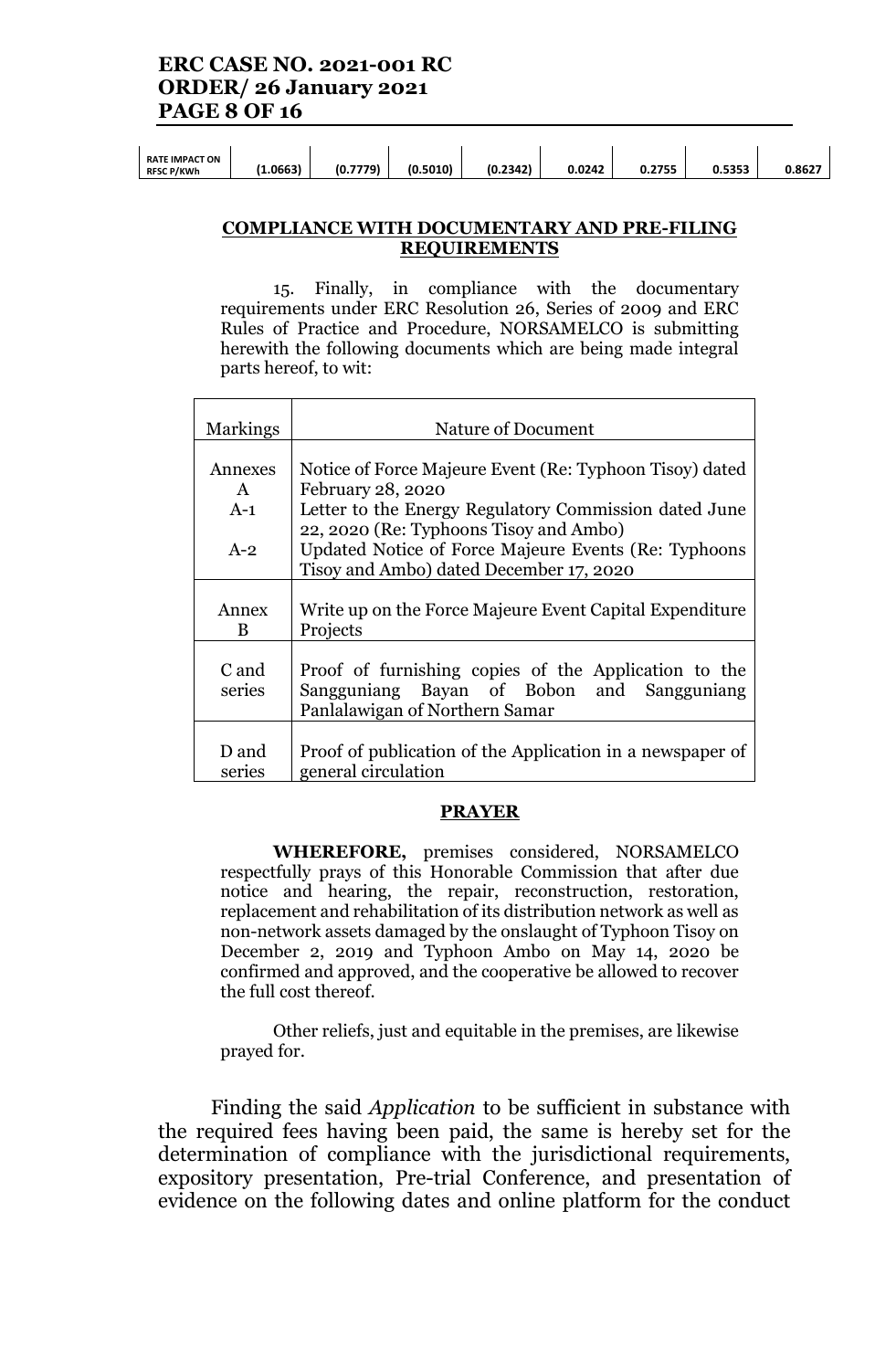## **ERC CASE NO. 2021-001 RC ORDER/ 26 January 2021 PAGE 9 OF 16**

thereof, pursuant to Resolution No. 09, Series 0f 2020<sup>1</sup> , dated 24 September 2020:

| <b>Date</b>                                                                                            | <b>Online Platform</b>                       | <b>Activity</b>                                                                                                             |
|--------------------------------------------------------------------------------------------------------|----------------------------------------------|-----------------------------------------------------------------------------------------------------------------------------|
| <b>31 March 2021</b><br>(Wednesday) at nine<br>o'clock in the morning<br>(09:00 A.M.)<br>07 April 2021 | <b>Microsoft Teams</b><br><b>Application</b> | Determination of<br>compliance with<br>jurisdictional<br>requirements and<br><b>Expository</b><br>Presentation<br>Pre-trial |
| (Wednesday) at nine<br>o'clock in the morning<br>(09:00 A.M.)                                          |                                              | Conference and<br>Presentation of<br>Evidence                                                                               |

Accordingly**,** NORSAMELCO is hereby directed to host the virtual hearing at **NORSAMELCO's Principal Office in Brgy. Magsaysay, Bobon, Northern Samar**, as the designated venue for the conduct thereof, and ensure that the same is open to the public and the community quarantine guidelines are observed at all times. Moreover, Applicant shall guarantee that, during the conduct of the expository presentation, the participation of the public shall not be impaired.

Relative thereto, NORSAMELCO is hereby directed to:

- 1) Cause the publication of the attached *Notice of Virtual Hearing* twice (2x) for two (2) successive weeks in two (2) newspapers of nationwide circulation in the Philippines at its own expense, the dates of publication not being less than seven (7) days apart, and the date of the last publication to be made not later than ten (10) days before the date of the scheduled initial hearing;
- 2) Furnish with copies of this *Order* and the attached *Notice of Virtual Hearing* the Offices of the Provincial Governor, Mayors, and the Local Government Unit (LGU) legislative bodies within the franchise area for the appropriate posting thereof on their respective bulletin boards;
- 3) Inform the consumers within the franchise area of the filing of the *Application*, its reasons therefor, and of the

 $\overline{\phantom{a}}$ 

<sup>&</sup>lt;sup>1</sup> A Resolution Adopting the Guidelines Governing Electronic Applications, Filings and Virtual Hearings Before the Energy Regulatory Commission.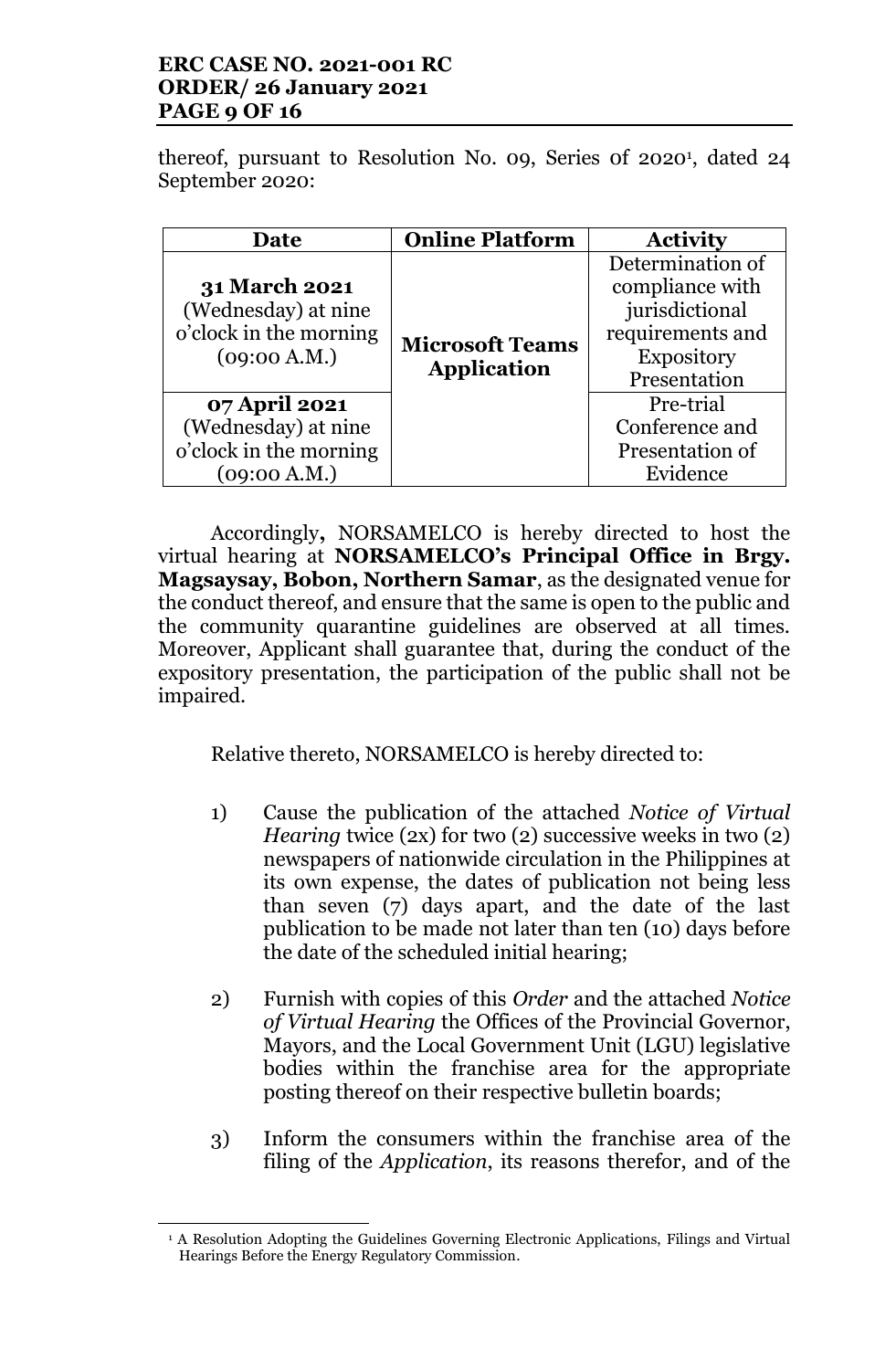scheduled hearings thereon, by any other means available and appropriate;

- 4) Furnish with copies of this *Order* and the attached *Notice of Virtual Hearing*, the Office of the Solicitor General (OSG), the Commission on Audit (COA), and the Committees on Energy of both Houses of Congress. They are hereby requested, if they so desire to send their duly authorized representatives at the scheduled hearings; and
- 5) Furnish with copies of the *Application* and its attachments all those making requests therefor, subject to reimbursement of reasonable photocopying costs.

Within five (5) calendar days prior to the date of the initial hearing, NORSAMELCO must submit to the Commission via electronic mail (e-mail) at docket@erc.ph and records@erc.gov.ph, copy furnish the Legal Service through  $\frac{\text{legal@erc.ph}}{\text{legal@erc.ph}}$ , the scanned copies of its written compliance with the aforementioned jurisdictional requirements attaching therewith, methodically arranged and duly marked the following:

- 1) The evidence of publication of the attached *Notice of Virtual Hearing* consisting of affidavits of the Editors or Business Managers of the newspapers where the said *Notice of Virtual Hearing* was published, and the complete issues of the said newspapers;
- 2) The evidence of actual posting of this *Order* and the attached *Notice of Virtual Hearing* consisting of certifications issued to that effect, signed by the aforementioned Governor, Mayors, and LGU legislative bodies or their duly authorized representatives, bearing the seals of their offices;
- 3) The evidence of other means employed by NORSAMELCO to inform the consumers within the franchise area of the filing of the *Application,* its reasons therefor, and of the scheduled hearings thereon;
- 4) The evidence of receipt of copies of this *Order* and the attached *Notice of Virtual Hearing* by the OSG, COA, and the Committees on Energy of both Houses of Congress;
- 5) The evidence of receipt of copies of the *Application* and its attachments by all those making requests therefor, if any; and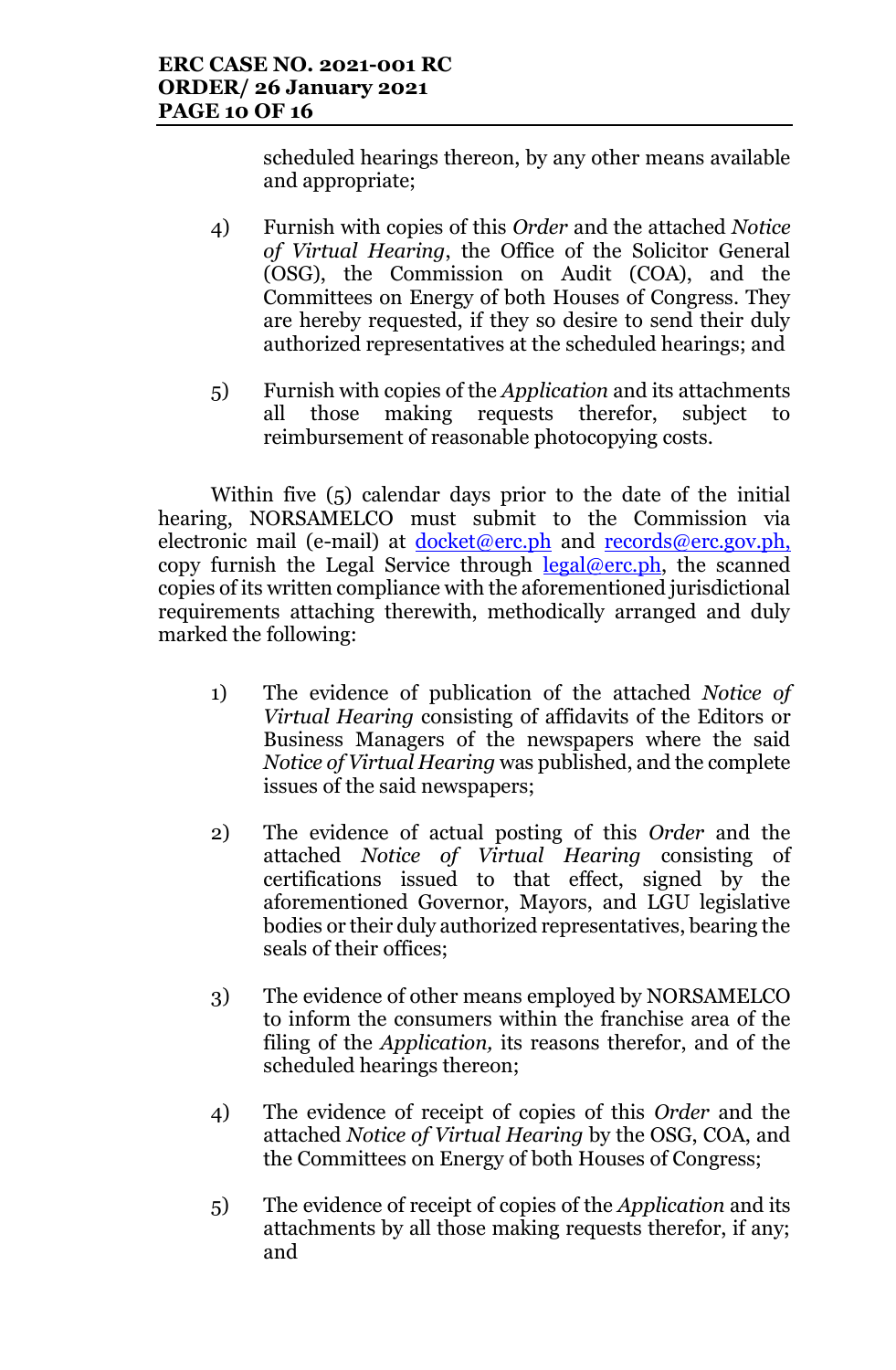6) Such other proofs of compliance with the requirements of the Commission.

Moreover, NORSAMELCO is hereby required to post on its bulletin boards, the scanned copies of the foregoing jurisdictional requirements, together with the newspaper publications and certifications issued by the concerned Office of the Mayors, Governor and Local Legislative Bodies, and to submit proof of posting thereof.

NORSAMELCO and all interested parties are also required to submit via e-mail at <u>docket@erc.ph</u> and records@erc.gov.ph, copy furnish the Legal Service through  $\frac{\text{legal@erc.ph}}{\text{legal@erc.ph}}$ , at least five (5) calendar days before the date of the scheduled virtual hearing and Pretrial Conference, their respective Pre-Trial Briefs containing, among others:

- 1. A summary of admitted facts and proposed stipulation of facts;
- 2. The issues to be tried or resolved;
- 3. The documents or exhibits to be presented, stating the purposes and proposed markings therefor, which should also be attached to the Pre-trial Brief; and
- 4. The number and names of the witnesses, with their written testimonies in a Judicial Affidavit form attached to the Pretrial Brief.

NORSAMELCO must ensure that all the documents or exhibits proposed to be presented have already been duly submitted to the Commission at least five (5) calendar days before the date of the scheduled initial virtual hearing and Pre-trial Conference pursuant to the preceding paragraph.

Failure of NORSAMELCO to comply with the above requirements within the prescribed period shall be a ground for cancellation of the scheduled hearings, and the resetting of which shall be six (6) months from the said date of cancellation.

NORSAMELCO must also be prepared to make an expository presentation of the instant *Application*, aided by whatever communication medium that it may deem appropriate for the purpose, in order to put in plain words and explain, for the benefit of the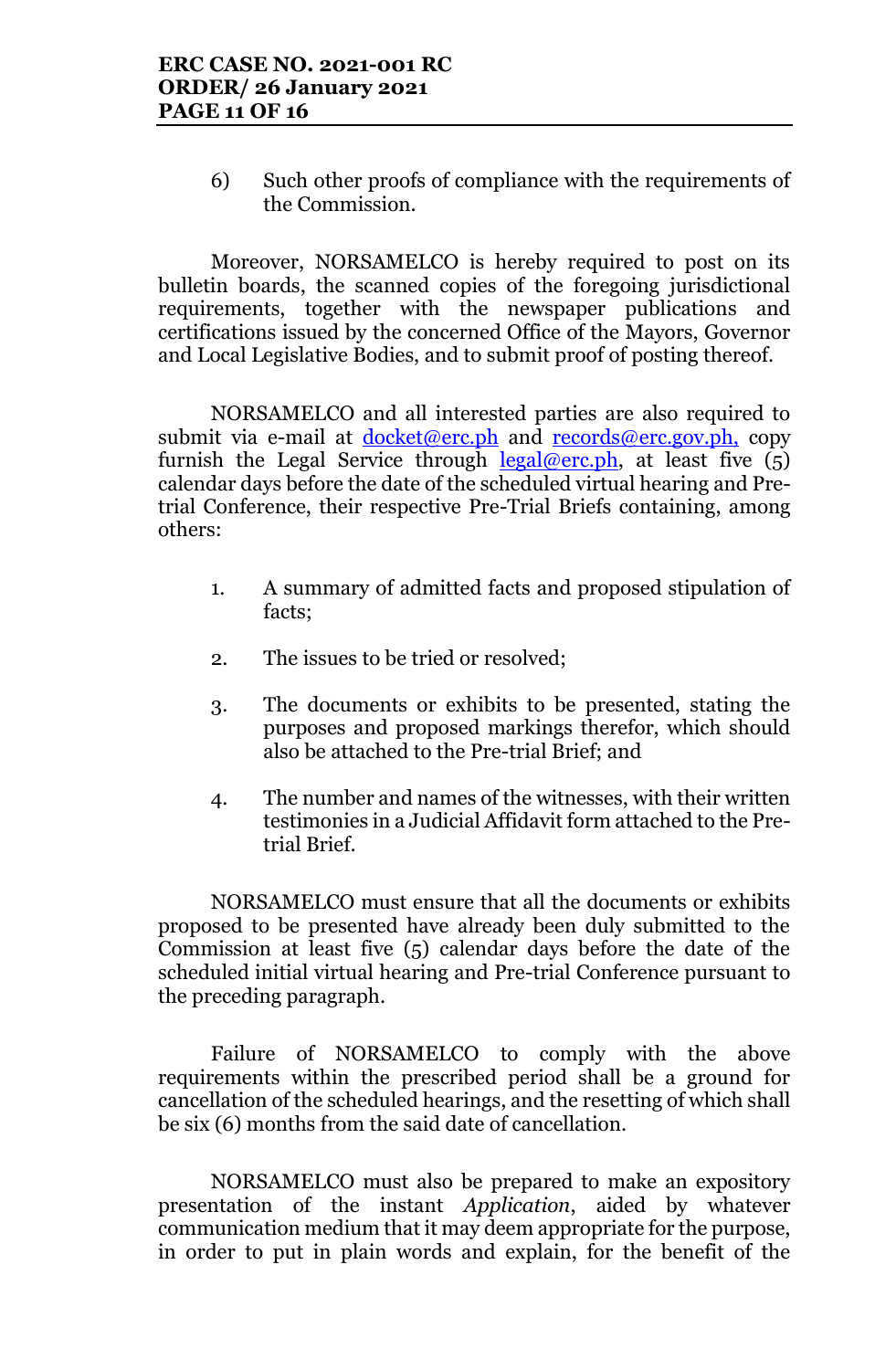consumers and other concerned parties, the nature of the *Application* with relevant information and pertinent details substantiating the reasons and justifications being cited in support thereof.

NORSAMELCO is hereby directed to file a copy of its Expository Presentation via e-mail at docket@erc.ph and records@erc.gov.ph, copy furnish the Legal Service through  $\text{legal@erc.ph.}$  at least five  $(5)$ calendar days prior to the scheduled virtual hearing. NORSAMELCO shall also be required, upon the request of any stakeholder, to provide an advance copy of its expository presentation, at least five (5) calendar days prior to the scheduled virtual hearing.

Any interested stakeholder may submit its comments and/or clarifications at least one (1) calendar day prior to the scheduled virtual hearing, via e-mail at <u>docket@erc.ph</u> and records@erc.gov.ph, copy furnish the Legal Service through  $\text{legal@erc.ph.}$  The Commission shall give priority to the stakeholders who have duly submitted their respective comments and/or clarifications, to discuss the same and propound questions during the course of the expository presentation.

NORSAMELCO is hereby directed to submit, either through personal service, registered or ordinary mail/private courier, one (1) set of the original or certified true hard/printed copy/ies of its Jurisdictional Compliance, Expository Presentation, Pre-trial Brief, and Judicial Affidavit/s of witness/es, within five (5) working days from the date that the same were electronically submitted, as reflected in the acknowledgment receipt e-mail sent by the Commission. Similarly, all interested parties who filed their Petition for Intervention or Opposition are required to submit the hard/printed copy thereof within the same period through any of the available modes of service.

Finally, Applicant, including their authorized representative/s and witness/es, are hereby directed to provide the Commission, thru legal.virtualhearings@erc.ph with their respective e-mail addresses upon receipt of this *Order*. The Commission will send the access link/s to the aforementioned hearing platform within five (5) working days prior to the scheduled hearings.

*(This space is intentionally left blank.)*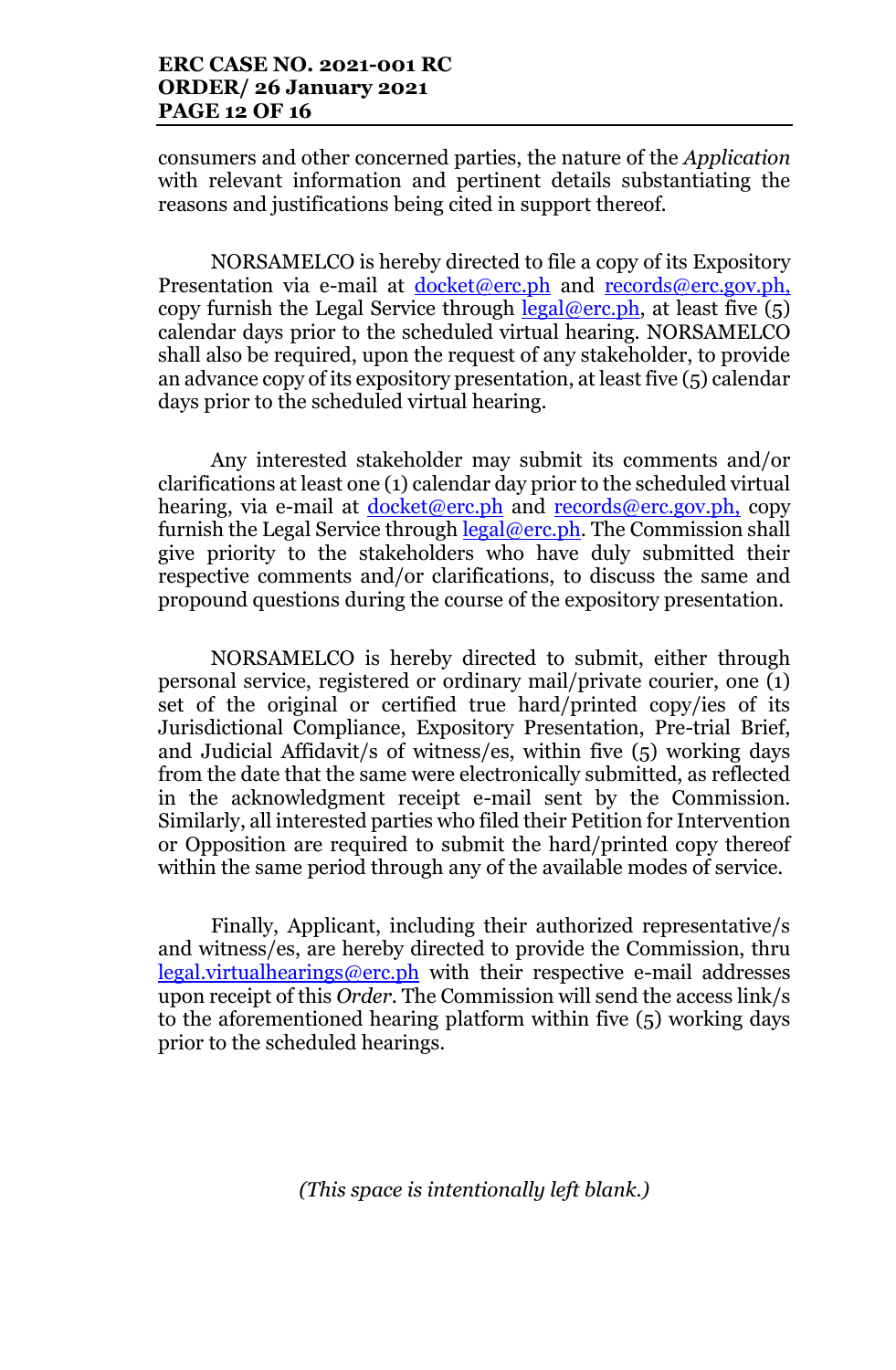## **SO ORDERED.**

Pasig City, 26 January 2021.

FOR AND BY AUTHORITY OF THE COMMISSION:

**AGNES VST DEVANADERA**

*Chairperson and CEO*

<u> Liberaldo de la contrada de la contrada de la con</u> \*AVSTD-2021-02-510-0043\*

LS: AMA/ARG/MCCG

#### COPY FURNISHED:

- 1. Atty. Jeremiah D. Francisco Dechavez Lerios-Amboy and Evangelista Law Offices *Counsel for Applicant NORSAMELCO* powerlawfirm@gmail.com Unit 2008, Tycoon Centre, Pearl Drive, Ortigas Center, Pasig City 1605 2. Northern Samar Electric Cooperative, Inc. (NORSAMELCO) *Applicant* Brgy. Magsaysay, Bobon, Northern Samar 3. Office of the Solicitor General (OSG)
	- docket@osg.gov.ph 134 Amorsolo Street, Legaspi Village, Makati City
- 4. Commission on Audit (COA) citizensdesk@coa.gov.ph Commonwealth Avenue, Quezon City 1121
- 5. Senate Committee on Energy senateenergycommittee@gmail.com GSIS Building, Roxas Boulevard, Pasay City 1307
- 6. House Committee on Energy committee.energy@house.gov.ph Batasan Hills, Quezon City 1126
- 7. Office of the Governor Province of Northern Samar
- 8. Office of the Local Government (LGU) legislative body Bobon, Northern Samar
- 9. Office of the Municipal Mayor Bobon, Northern Samar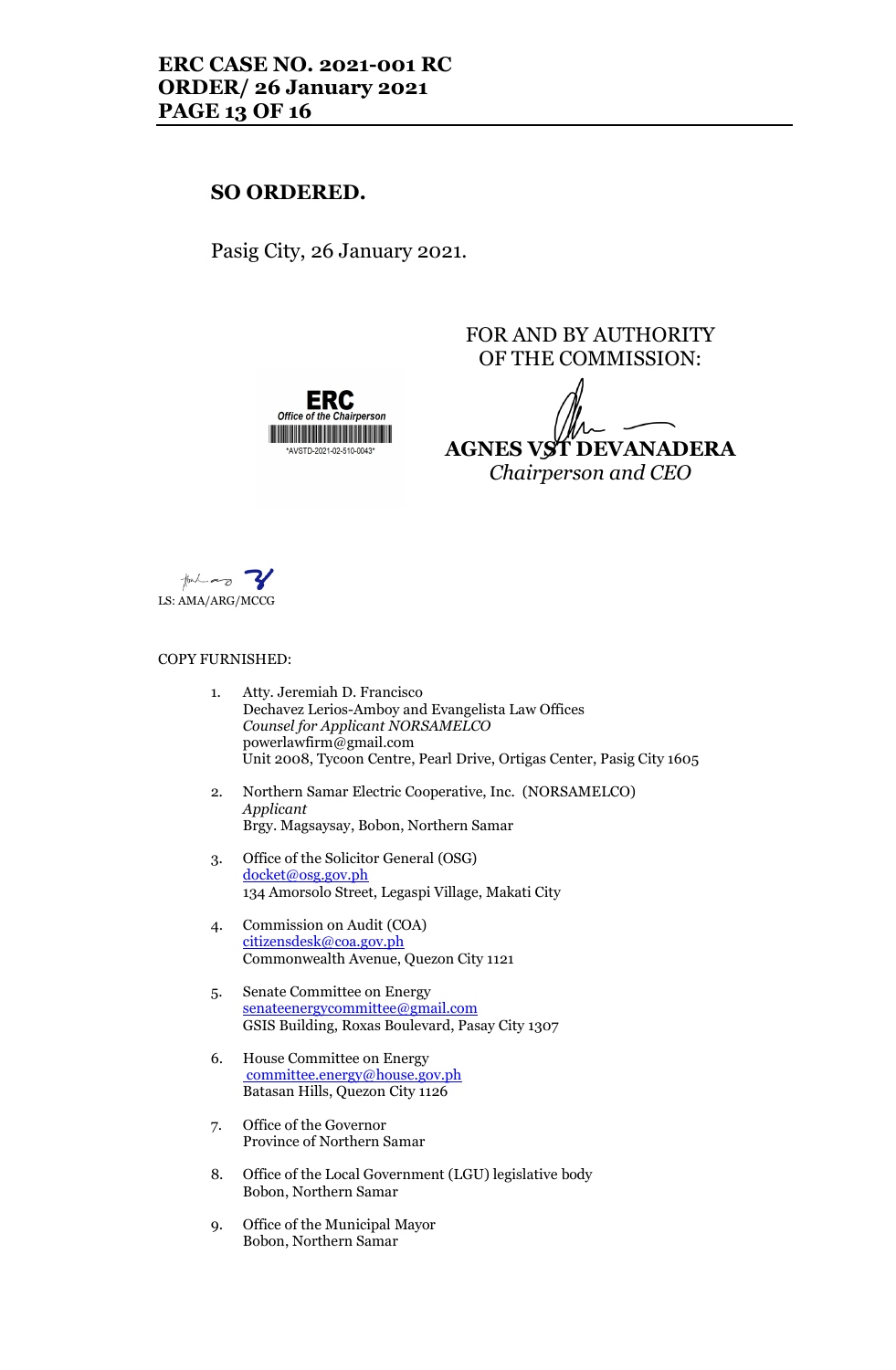- 10. Office of the Local Government (LGU) legislative body San Isidro, Northern Samar
- 11. Office of the Municipal Mayor San Isidro, Northern Samar
- 12. Office of the Local Government (LGU) legislative body Victoria, Northern Samar
- 13. Office of the Municipal Mayor Victoria, Northern Samar
- 14. Office of the Local Government (LGU) legislative body Allen, Northern Samar
- 15. Office of the Municipal Mayor Allen, Northern Samar
- 16. Office of the Local Government (LGU) legislative body Lavezares, Northern Samar
- 17. Office of the Municipal Mayor Lavezares, Northern Samar
- 18. Office of the Local Government (LGU) legislative body Rosario, Northern Samar
- 19. Office of the Municipal Mayor Rosario, Northern Samar
- 20. Office of the Local Government (LGU) legislative body San Jose, Northern Samar
- 21. Office of the Municipal Mayor San Jose, Northern Samar
- 22. Office of the Local Government (LGU) legislative body Lope De Vega, Northern Samar
- 23. Office of the Municipal Mayor Lope De Vega, Northern Samar
- 24. Office of the Local Government (LGU) legislative body Mondragon, Northern Samar
- 25. Office of the Municipal Mayor Mondragon, Northern Samar
- 26. Office of the Local Government (LGU) legislative body Catarman, Northern Samar
- 27. Office of the Municipal Mayor Catarman, Northern Samar
- 28. Office of the Local Government (LGU) legislative body San Vicente, Northern Samar
- 29. Office of the Municipal Mayor San Vicente, Northern Samar
- 30. Office of the Local Government (LGU) legislative body Capul, Northern Samar
- 31. Office of the Municipal Mayor Capul, Northern Samar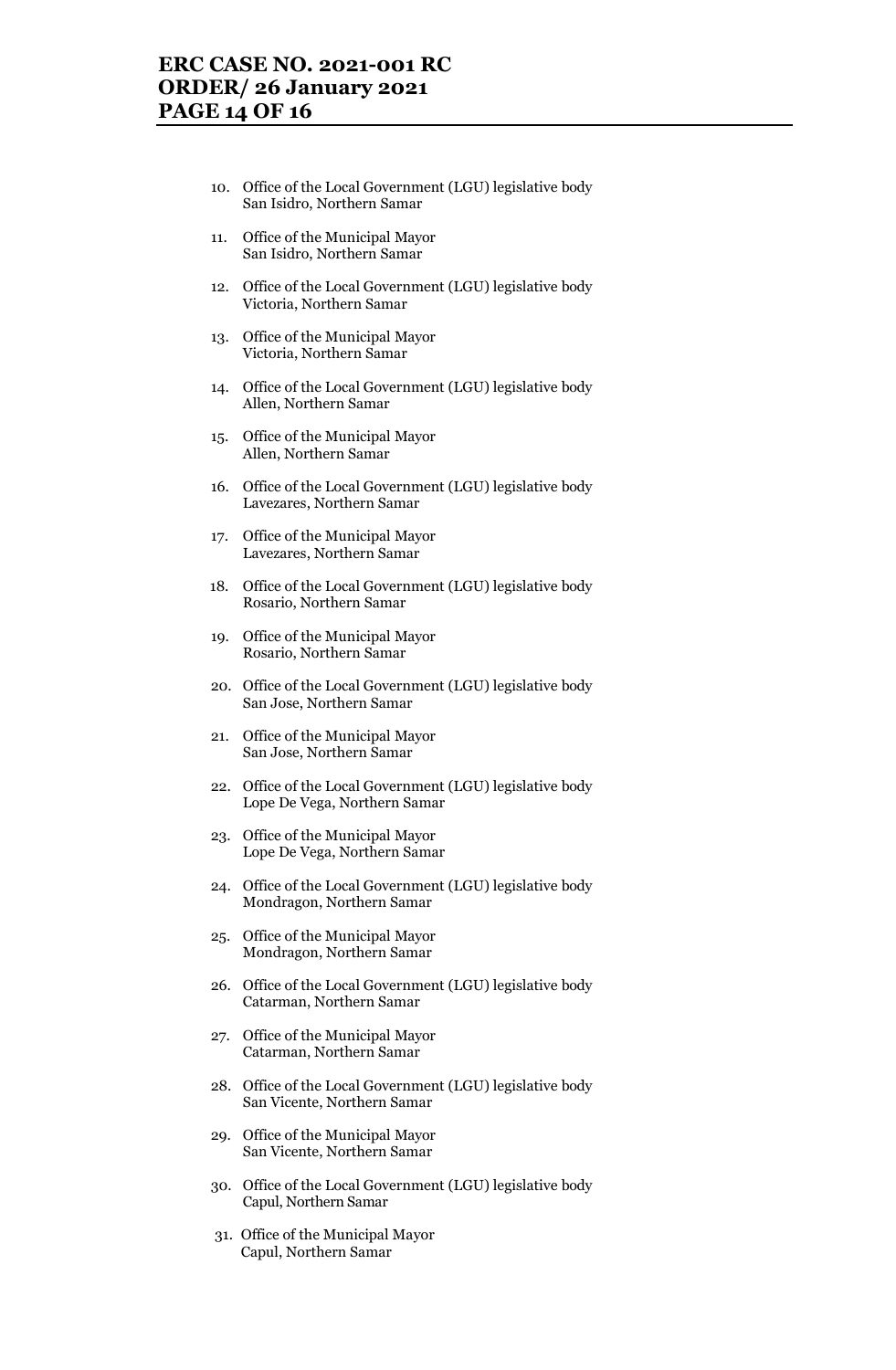## **ERC CASE NO. 2021-001 RC ORDER/ 26 January 2021 PAGE 15 OF 16**

- 32. Office of the Local Government (LGU) legislative body San Antonio, Northern Samar
- 33. Office of the Municipal Mayor San Antonio, Northern Samar
- 34. Office of the Local Government (LGU) legislative body Biri, Northern Samar
- 35. Office of the Municipal Mayor Biri, Northern Samar
- 36. Office of the Local Government (LGU) legislative body San Roque, Northern Samar
- 37. Office of the Municipal Mayor San Roque, Northern Samar
- 38. Office of the Local Government (LGU) legislative body Pambujan, Northern Samar
- 39. Office of the Municipal Mayor Pambujan, Northern Samar
- 40. Office of the Local Government (LGU) legislative body Silvino, Northern Samar
- 41. Office of the Municipal Mayor Silvino, Northern Samar
- 42. Office of the Local Government (LGU) legislative body Lobos, Northern Samar
- 43. Office of the Municipal Mayor Lobos, Northern Samar
- 44. Office of the Local Government (LGU) legislative body Laoang, Northern Samar
- 45. Office of the Municipal Mayor Laoang, Northern Samar
- 46. Office of the Local Government (LGU) legislative body Catubig, Northern Samar
- 47. Office of the Municipal Mayor Catubig, Northern Samar
- 48. Office of the Local Government (LGU) legislative body Las Navas, Northern Samar
- 49. Office of the Municipal Mayor Las Navas, Northern Samar
- 50. Office of the Local Government (LGU) legislative body Palapag, Northern Samar
- 51. Office of the Municipal Mayor Palagpag, Northern Samar
- 52. Office of the Local Government (LGU) legislative body Mapanas, Northern Samar
- 53. Office of the Municipal Mayor Mapanas, Northern Samar